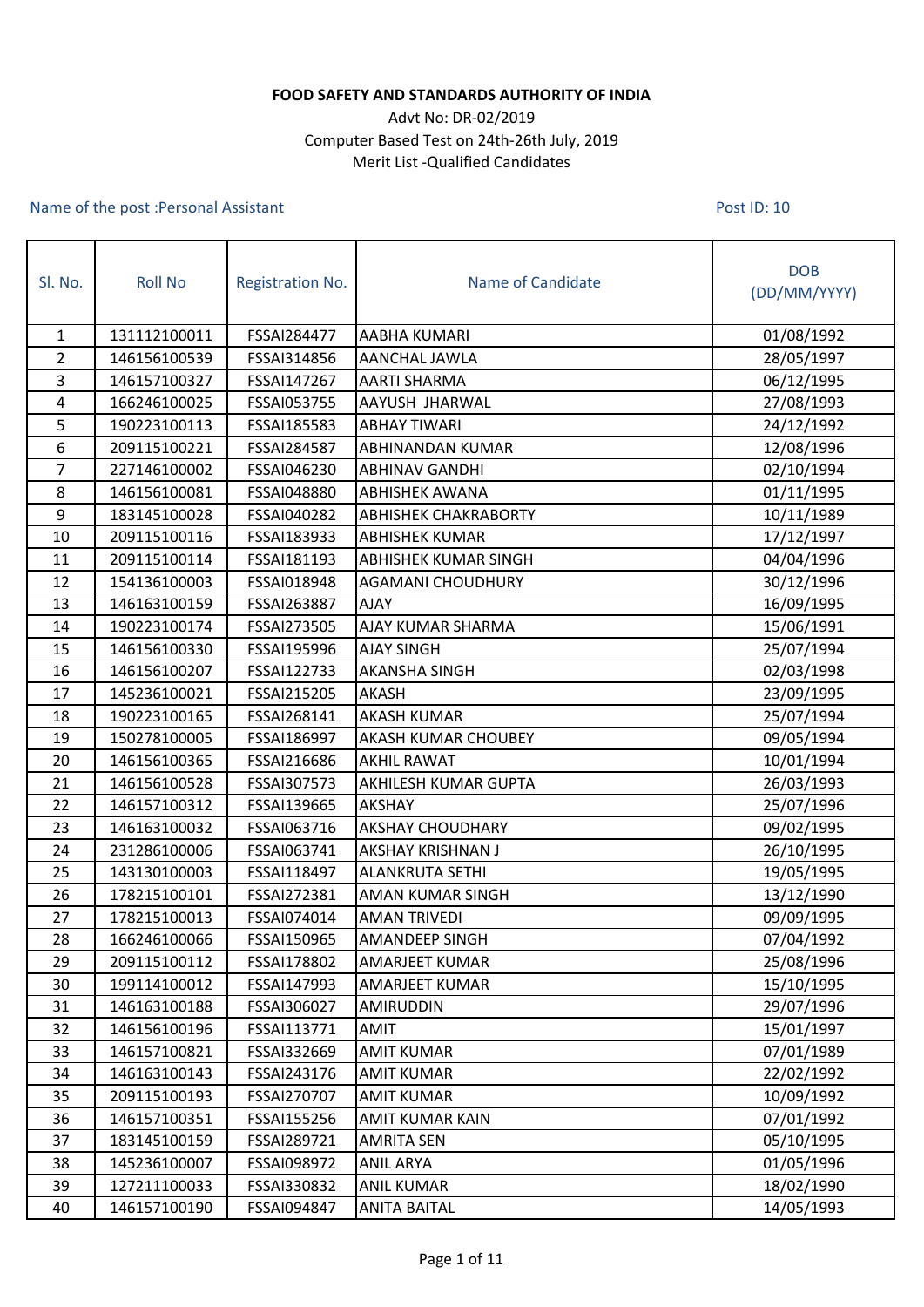| SI. No. | <b>Roll No</b> | Registration No. | Name of Candidate          | <b>DOB</b><br>(DD/MM/YYYY) |
|---------|----------------|------------------|----------------------------|----------------------------|
| 41      | 146157100705   | FSSAI290152      | ANJALI                     | 29/09/1993                 |
| 42      | 146157100194   | FSSAI096482      | <b>ANJALI BALAYAN</b>      | 10/03/1996                 |
| 43      | 146157100635   | FSSAI264946      | <b>ANJALI CHAUHAN</b>      | 27/11/1993                 |
| 44      | 231286100005   | FSSAI060816      | <b>ANJALI DEV</b>          | 21/07/1992                 |
| 45      | 178215100096   | FSSAI267198      | <b>ANJALI KANOJIA</b>      | 19/12/1996                 |
| 46      | 146157100789   | FSSAI318992      | <b>ANJALI KAUSHIK</b>      | 19/06/1997                 |
| 47      | 146157100559   | FSSAI234651      | <b>ANJALI SINGH</b>        | 26/11/1995                 |
| 48      | 166246100081   | FSSAI185681      | <b>ANJANA SINGH</b>        | 28/07/1991                 |
| 49      | 209115100090   | FSSAI160267      | <b>ANKEETA SINGH</b>       | 13/10/1997                 |
| 50      | 160185100006   | FSSAI110880      | <b>ANKIT</b>               | 04/05/1992                 |
| 51      | 155329100007   | FSSAI032100      | <b>ANKIT KULSHRESTHA</b>   | 21/02/1993                 |
| 52      | 147123100015   | FSSAI316461      | <b>ANKIT KUMAR</b>         | 10/04/1996                 |
| 53      | 146156100482   | FSSAI279122      | <b>ANKIT KUMAR</b>         | 21/11/1994                 |
| 54      | 129266100006   | FSSAI076570      | <b>ANKIT KUMAR JANGID</b>  | 06/10/1995                 |
| 55      | 146157100221   | FSSAI107878      | <b>ANKITA TOMER</b>        | 24/08/1992                 |
| 56      | 207188100001   | FSSAI025482      | <b>ANKUR</b>               | 01/03/1992                 |
| 57      | 155329100012   | FSSAI061323      | ANOOP KUMAR GUPTA          | 11/05/1992                 |
| 58      | 207188100008   | FSSAI112528      | <b>ANUJ KUMAR</b>          | 12/11/1991                 |
| 59      | 190223100188   | FSSAI290798      | <b>ANUJ KUMAR</b>          | 04/06/1995                 |
| 60      | 190223100134   | FSSAI209007      | ANUJ KUMAR YADAV           | 25/05/1996                 |
| 61      | 111202100026   | FSSAI230288      | ANUKRITI MAHENDRA          | 24/01/1995                 |
| 62      | 146163100185   | FSSAI302922      | ANUPAM KUMAR PAL           | 05/10/1994                 |
| 63      | 183145100169   | FSSAI300663      | ANWESHA BHATTACHARYA       | 19/07/1995                 |
| 64      | 146156100452   | FSSAI265691      | <b>APOORVA JAIN</b>        | 04/06/1994                 |
| 65      | 146157100450   | FSSAI195777      | <b>ARCHANA SHUKLA</b>      | 08/10/1994                 |
| 66      | 146157100115   | FSSAI059817      | <b>ARCHITA MOHAN</b>       | 24/08/1996                 |
| 67      | 163274100052   | FSSAI183717      | <b>ARNAB BHATTACHARYYA</b> | 16/08/1995                 |
| 68      | 183145100090   | FSSAI188271      | <b>ARPAN PAL</b>           | 20/05/1996                 |
| 69      | 146156100314   | FSSAI188395      | <b>ARPIT SINGH SENGAR</b>  | 19/07/1992                 |
| 70      | 146163100002   | FSSAI007115      | <b>ARPIT SRIVASTAVA</b>    | 13/11/1992                 |
| 71      | 146156100084   | FSSAI055009      | <b>ARVIND KUMAR</b>        | 26/05/1988                 |
| 72      | 146156100213   | FSSAI124905      | ARVIND MAURYA              | 03/04/1990                 |
| 73      | 140290100015   | FSSAI053365      | ASHA A                     | 20/07/1997                 |
| 74      | 146156100373   | FSSAI218372      | ASHISH BHARDWAJ            | 21/08/1997                 |
| 75      | 204319100009   | FSSAI104416      | <b>ASHISH DARYANI</b>      | 13/02/1995                 |
| 76      | 146163100091   | FSSAI167538      | ASHISH KUMAR LATHER        | 08/10/1995                 |
| 77      | 166246100030   | FSSAI077628      | ASHISH KUMAR MEENA         | 17/09/1997                 |
| 78      | 155329100017   | FSSAI100893      | ASHISH KUSHWAHA            | 11/10/1996                 |
| 79      | 146156100199   | FSSAI119763      | <b>ASHMEET KAUR</b>        | 09/07/1989                 |
| 80      | 185250100002   | FSSAI059008      | <b>ASHOK KUMAR</b>         | 08/02/1996                 |
| 81      | 197314100062   | FSSAI252178      | ASURI AVINASH              | 29/07/1990                 |
| 82      | 187284100001   | FSSAI003264      | <b>ASWATHI C P</b>         | 30/11/1989                 |
| 83      | 183145100027   | FSSAI037908      | <b>ATIF RIZWAN</b>         | 31/03/1991                 |
| 84      | 145236100003   | FSSAI030621      | <b>AYUSHI RANA</b>         | 18/04/1997                 |
| 85      | 209115100195   | FSSAI272027      | <b>BABLU KUMAR</b>         | 12/12/1995                 |
| 86      | 227146100007   | FSSAI175771      | <b>BABUL KUMAR BASAK</b>   | 05/01/1995                 |
| 87      | 166246100133   | FSSAI274510      | <b>BALKRISHAN MEENA</b>    | 20/08/1990                 |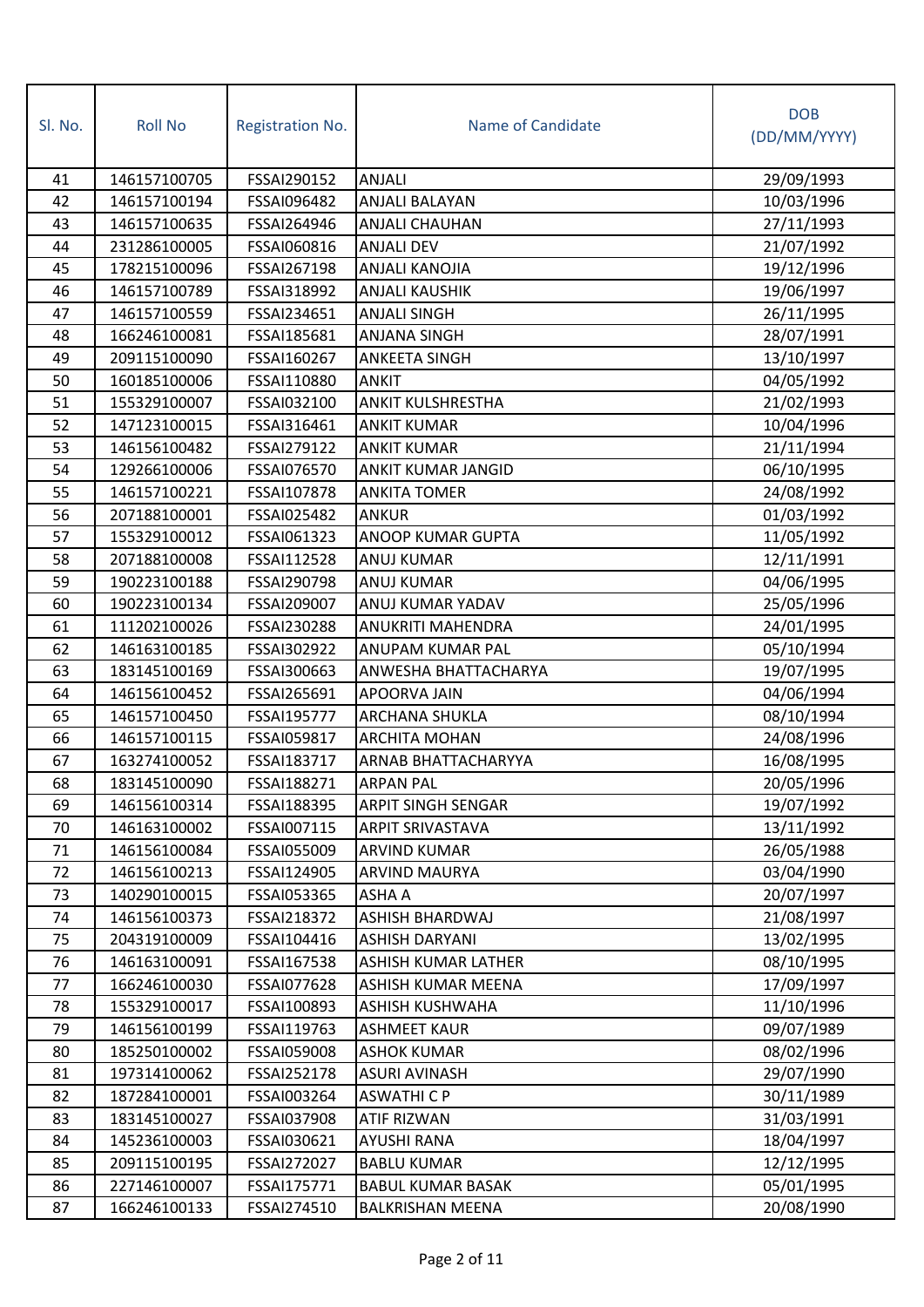| SI. No. | <b>Roll No</b> | Registration No. | Name of Candidate          | <b>DOB</b><br>(DD/MM/YYYY) |
|---------|----------------|------------------|----------------------------|----------------------------|
| 88      | 163274100033   | FSSAI097571      | <b>BEGARE SREENIVAS</b>    | 29/12/1989                 |
| 89      | 140290100017   | FSSAI080023      | <b>BERSIYA J</b>           | 22/05/1996                 |
| 90      | 146156100413   | FSSAI244063      | <b>BHAGWAN DAS</b>         | 09/12/1988                 |
| 91      | 146157100652   | FSSAI270294      | <b>BHAWNA PAL</b>          | 26/07/1993                 |
| 92      | 146163100195   | FSSAI324126      | <b>BHUPENDER</b>           | 17/09/1998                 |
| 93      | 209115100121   | FSSAI189987      | <b>BIPIN KUMAR</b>         | 14/03/1994                 |
| 94      | 166246100154   | FSSAI294384      | <b>BIRENDER SINGH</b>      | 21/05/1991                 |
| 95      | 146156100381   | FSSAI228078      | <b>BRIJENDRA SINGH</b>     | 21/08/1992                 |
| 96      | 163274100051   | FSSAI180307      | <b>C RAKESH</b>            | 02/10/1990                 |
| 97      | 211327100003   | FSSAI099162      | <b>CHANDAN PODDAR</b>      | 29/10/1993                 |
| 98      | 117206100067   | FSSAI221665      | <b>CHANDRA NARAYAN</b>     | 10/08/1995                 |
| 99      | 183145100177   | FSSAI311959      | <b>CHANDRIMA BAIRAGI</b>   | 11/09/1991                 |
| 100     | 146156100274   | FSSAI164186      | <b>CHANKY</b>              | 01/01/1995                 |
| 101     | 146157100142   | FSSAI070777      | CHARU                      | 12/11/1997                 |
| 102     | 146157100235   | FSSAI111325      | <b>CHARU NAGPAL</b>        | 06/04/1995                 |
| 103     | 209115100175   | FSSAI256194      | <b>CHETAN ANAND</b>        | 15/08/1996                 |
| 104     | 143130100002   | FSSAI079052      | DEBANANDA MUDULI           | 10/05/1989                 |
| 105     | 143130100007   | FSSAI319147      | <b>DEBASISHA PANIGRAHI</b> | 26/08/1994                 |
| 106     | 146157100303   | FSSAI136658      | DEEKSHA ASIWAL             | 27/07/1994                 |
| 107     | 146156100560   | FSSAI324011      | <b>DEEPAK GAHLOT</b>       | 01/01/1993                 |
| 108     | 146156100534   | FSSAI311857      | <b>DEEPAK KUMAR</b>        | 05/09/1993                 |
| 109     | 209115100093   | FSSAI162214      | DEEPAK KUMAR SINGH         | 24/08/1995                 |
| 110     | 146156100267   | FSSAI156487      | <b>DEEPAK SINGH NEGI</b>   | 29/01/1993                 |
| 111     | 196227100041   | FSSAI324822      | DEEPANSHU                  | 02/02/1998                 |
| 112     | 196227100030   | FSSAI254863      | <b>DEESHANT CHAUDHARY</b>  | 04/02/1997                 |
| 113     | 146156100532   | FSSAI310170      | DHANANJAY YADAV            | 07/02/1998                 |
| 114     | 209115100216   | FSSAI283281      | DHARAMRAJ SINGH            | 25/05/1996                 |
| 115     | 146156100240   | FSSAI139494      | DHARMENDER                 | 04/06/1994                 |
| 116     | 146163100056   | FSSAI106723      | DHEERAJ                    | 08/06/1990                 |
| 117     | 190223100183   | FSSAI288561      | DHEERAJ KUMAR SINGH        | 05/07/1994                 |
| 118     | 152212100001   | FSSAI127303      | DILIP KUMAR MAURYA         | 31/03/1992                 |
| 119     | 229307100007   | FSSAI299419      | DIPAK ARVINDBHAI SOCHA     | 10/09/1995                 |
| 120     | 190223100011   | FSSAI040304      | <b>DRISHTI SINGH</b>       | 12/11/1995                 |
| 121     | 166246100173   | FSSAI323351      | DWARKA PRASAD SHARMA       | 09/10/1990                 |
| 122     | 199114100033   | FSSAI289447      | <b>EKTA KUMARI</b>         | 28/08/1998                 |
| 123     | 146163100146   | FSSAI247269      | <b>FARHAN ALI</b>          | 23/05/1993                 |
| 124     | 222140100005   | FSSAI177704      | FIDALIA RIKYNTI BAREH      | 25/04/1991                 |
| 125     | 146156100398   | FSSAI237513      | <b>GANESH CHAND</b>        | 15/07/1994                 |
| 126     | 146163100006   | FSSAI011533      | <b>GANESH RAI</b>          | 23/06/1996                 |
| 127     | 183145100186   | FSSAI329580      | <b>GARGI BANIK</b>         | 06/02/1992                 |
| 128     | 146156100024   | FSSAI011692      | <b>GARIMA CHANDNA</b>      | 09/09/1992                 |
| 129     | 209115100214   | FSSAI281531      | <b>GAURAV KUMAR VERMA</b>  | 01/02/1991                 |
| 130     | 117206100084   | FSSAI262028      | <b>GAURAV MISHRA</b>       | 01/01/1997                 |
| 131     | 146163100088   | FSSAI166839      | <b>GAURAV YADAV</b>        | 31/08/1993                 |
| 132     | 146157100723   | FSSAI298254      | <b>GEETA</b>               | 04/03/1990                 |
| 133     | 146157100442   | FSSAI190800      | <b>GEETA BISHT</b>         | 17/06/1992                 |
| 134     | 146157100711   | FSSAI293623      | <b>GEETA JOSHI</b>         | 06/10/1992                 |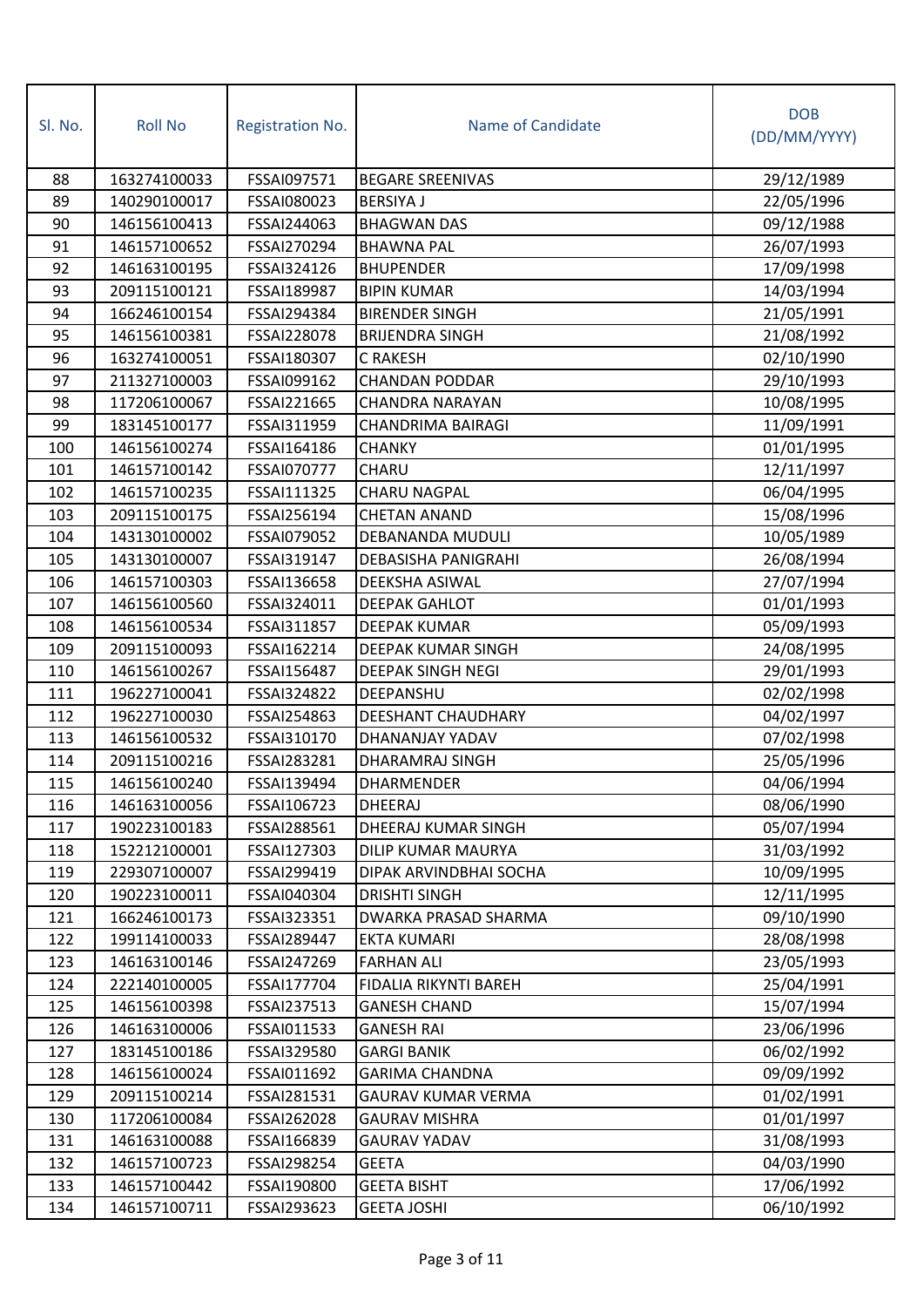| SI. No. | <b>Roll No</b> | Registration No. | Name of Candidate           | <b>DOB</b><br>(DD/MM/YYYY) |
|---------|----------------|------------------|-----------------------------|----------------------------|
| 135     | 130128100005   | FSSAI180625      | <b>GOKUL</b>                | 05/06/1991                 |
| 136     | 243261100012   | FSSAI134596      | GOPARAJUNAGASAIADITYA       | 21/06/1992                 |
| 137     | 197314100022   | FSSAI088694      | <b>GREESHAM SAINI</b>       | 11/04/1988                 |
| 138     | 136244100002   | FSSAI316454      | <b>GULSHAN KUMAR KHATRI</b> | 14/10/1984                 |
| 139     | 146156100020   | FSSAI009509      | HANUMAN JHA                 | 27/07/1992                 |
| 140     | 210320100026   | FSSAI235499      | HANWATE ANAL RAMBHAU        | 27/09/1991                 |
| 141     | 156238100013   | FSSAI267957      | HARI KRISHAN PATWAL         | 01/10/1990                 |
| 142     | 146157100807   | FSSAI325104      | <b>HARISH JOSHI</b>         | 02/08/1989                 |
| 143     | 146157100456   | FSSAI198763      | <b>HARKESH</b>              | 24/05/1985                 |
| 144     | 146157100062   | FSSAI027300      | <b>HEENA</b>                | 24/02/1994                 |
| 145     | 146157100347   | FSSAI154794      | HEMANT KUMAR MEENA          | 16/10/1993                 |
| 146     | 140290100003   | FSSAI004768      | <b>HEMANTH KUMAR J</b>      | 02/11/1996                 |
| 147     | 146156100287   | FSSAI169711      | <b>HEMLATA GUPTA</b>        | 15/11/1990                 |
| 148     | 183145100082   | FSSAI177352      | <b>HIMADRI GHOSH</b>        | 17/02/1994                 |
| 149     | 134328100031   | FSSAI266051      | HIMALAYA BANNYE             | 10/02/1997                 |
| 150     | 146157100745   | FSSAI305101      | <b>HIMANI SHARMA</b>        | 01/01/1993                 |
| 151     | 146157100392   | FSSAI172444      | HIMANSHU KHULBEY            | 01/01/1992                 |
| 152     | 146156100037   | FSSAI019639      | <b>HIMANSHU KISHORE</b>     | 25/09/1989                 |
| 153     | 146163100077   | FSSAI148458      | <b>HIMANSHU TOMAR</b>       | 26/06/1997                 |
| 154     | 190223100056   | FSSAI105489      | <b>HITESH KUMAR</b>         | 18/06/1996                 |
| 155     | 243261100018   | FSSAI206317      | JAGANNADHAM SRINIVASARAO    | 04/06/1984                 |
| 156     | 207188100012   | FSSAI234588      | <b>JASMEET KOUR</b>         | 09/10/1992                 |
| 157     | 146156100007   | FSSAI000145      | <b>JATIN KUMAR</b>          | 25/02/1995                 |
| 158     | 146157100481   | FSSAI207898      | <b>JAYANT KUMAR</b>         | 23/03/1998                 |
| 159     | 186282100003   | FSSAI243869      | JAYAPRABHA J                | 03/01/1996                 |
| 160     | 146156100543   | FSSAI316015      | <b>JEET WADHWA</b>          | 27/03/1994                 |
| 161     | 158240100007   | FSSAI202399      | <b>JITENDAR KUMAR</b>       | 01/08/1995                 |
| 162     | 146157100389   | FSSAI171633      | JITENDRA KUMAR              | 12/08/1994                 |
| 163     | 146156100311   | FSSAI185607      | JITENDRA NIGAM              | 27/05/1995                 |
| 164     | 146163100059   | FSSAI109925      | <b>JIWAN BHUSAL</b>         | 05/06/1996                 |
| 165     | 145236100011   | FSSAI177581      | <b>JYOTI</b>                | 28/10/1995                 |
| 166     | 190223100145   | FSSAI229036      | <b>JYOTI</b>                | 30/04/1995                 |
| 167     | 146157100136   | FSSAI066758      | <b>JYOTI</b>                | 29/08/1993                 |
| 168     | 146157100188   | FSSAI093768      | <b>JYOTI KUMARI</b>         | 02/04/1994                 |
| 169     | 146156100135   | FSSAI084908      | K A AISHWARYA               | 25/07/1994                 |
| 170     | 113141100006   | FSSAI158414      | K LALFAKMAWII               | 05/05/1995                 |
| 171     | 163274100095   | FSSAI307965      | K RAVICHANDRA KIRAN         | 27/07/1981                 |
| 172     | 146156100242   | FSSAI139610      | KAJAL                       | 19/12/1993                 |
| 173     | 189187100009   | FSSAI281530      | KAJAL                       | 07/01/1994                 |
| 174     | 146157100372   | FSSAI163221      | KAJAL                       | 14/04/1996                 |
| 175     | 243261100028   | FSSAI312720      | KALANI AMIT MAHESH          | 30/09/1991                 |
| 176     | 116205100001   | FSSAI067283      | <b>KAMINI GUPTA</b>         | 10/09/1992                 |
| 177     | 146157100472   | FSSAI205747      | KANCHI KAUNDANYA            | 22/08/1991                 |
| 178     | 146163100011   | FSSAI020683      | <b>KAPIL</b>                | 07/01/1993                 |
| 179     | 146163100114   | FSSAI207958      | <b>KAPIL KUMAR</b>          | 26/01/1997                 |
| 180     | 218296100007   | FSSAI298407      | KARISHMA SUNDAR             | 28/03/1996                 |
| 181     | 146156100019   | FSSAI009259      | <b>KARTIK DAS</b>           | 01/03/1986                 |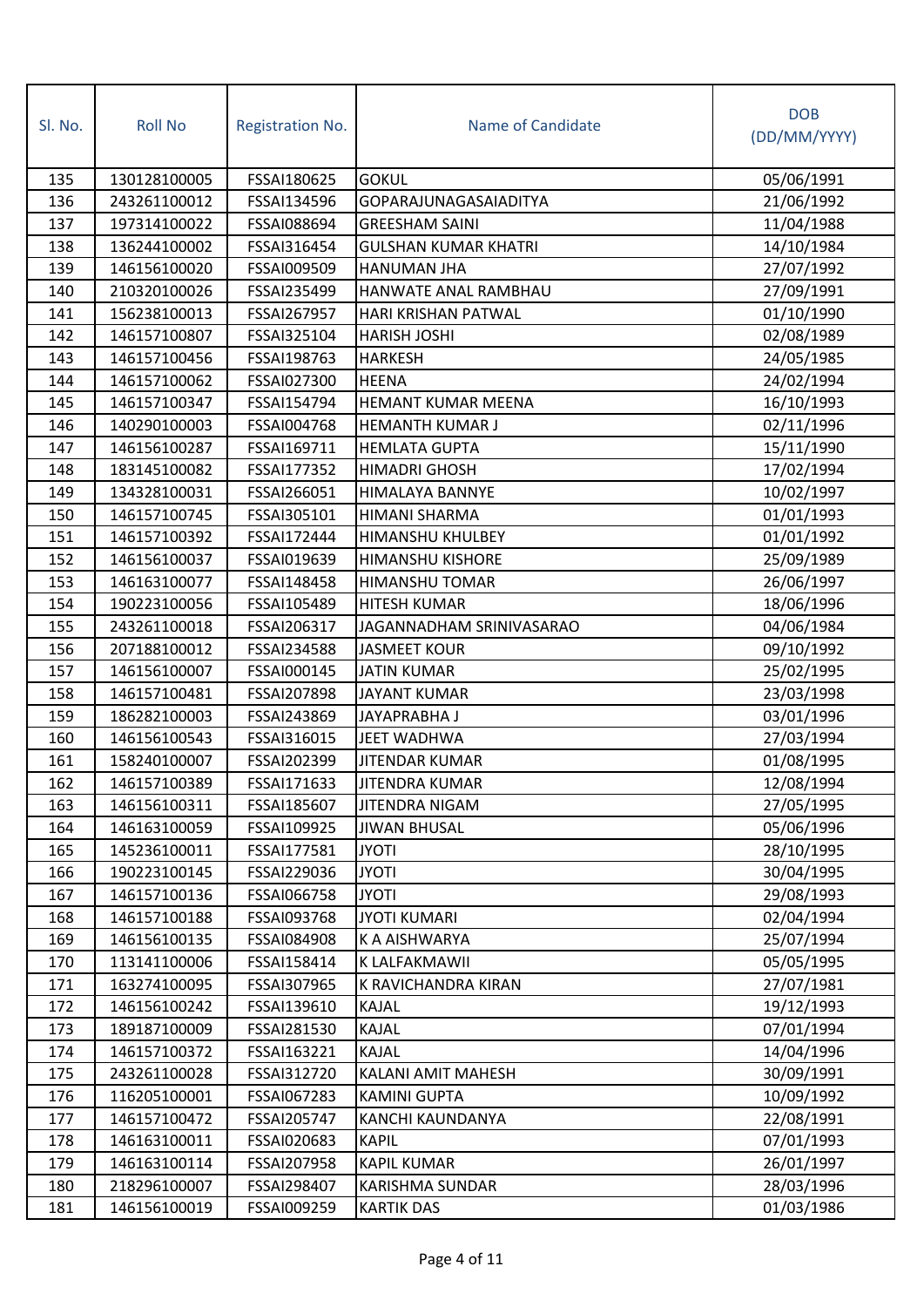| SI. No. | <b>Roll No</b> | Registration No. | Name of Candidate         | <b>DOB</b><br>(DD/MM/YYYY) |
|---------|----------------|------------------|---------------------------|----------------------------|
| 182     | 146163100165   | FSSAI274487      | <b>KARTIK KUMAR</b>       | 20/10/1998                 |
| 183     | 146156100116   | FSSAI070308      | <b>KAUSHAL KUMAR</b>      | 07/01/1993                 |
| 184     | 146157100702   | FSSAI288390      | <b>KAVITA CHAMOLI</b>     | 02/09/1993                 |
| 185     | 183145100062   | FSSAI134093      | <b>KEYA CHOWDHURY</b>     | 20/12/1993                 |
| 186     | 209115100140   | FSSAI213871      | KHUSHBOO KUMARI           | 09/03/1994                 |
| 187     | 209115100127   | FSSAI198352      | <b>KHUSHBOO KUMARI</b>    | 27/11/1997                 |
| 188     | 136244100009   | FSSAI230798      | KHUSHBU PRAJAPAT          | 07/08/1996                 |
| 189     | 207188100006   | FSSAI108950      | <b>KIRAN</b>              | 26/08/1989                 |
| 190     | 146156100450   | FSSAI263371      | <b>KIRTI KAPOOR</b>       | 10/05/1988                 |
| 191     | 117206100076   | FSSAI242824      | <b>KM AKANKSHA GUPTA</b>  | 09/11/1997                 |
| 192     | 178215100097   | FSSAI268177      | KM. AARTI CHAURASIA       | 30/04/1996                 |
| 193     | 163274100106   | FSSAI314567      | <b>KOLA PRANAY KUMAR</b>  | 20/07/1990                 |
| 194     | 170125100013   | FSSAI303953      | <b>KOMAL KUMARI</b>       | 25/07/1991                 |
| 195     | 163274100064   | FSSAI250151      | KONDURU SATISH KUMAR RAJU | 15/05/1993                 |
| 196     | 117206100028   | FSSAI140927      | <b>KRITIKA TIWARI</b>     | 24/11/1997                 |
| 197     | 190223100189   | FSSAI291396      | KULDEEP SHARMA            | 05/06/1998                 |
| 198     | 209115100203   | FSSAI276382      | <b>KUMAR GAURAV</b>       | 24/12/1996                 |
| 199     | 112302100021   | FSSAI184699      | <b>KUMARI ARTI</b>        | 03/05/1993                 |
| 200     | 130128100006   | FSSAI272392      | <b>KUNA JENA</b>          | 22/03/1994                 |
| 201     | 163274100115   | FSSAI335113      | LAKKARTHI SADHANA         | 04/04/1990                 |
| 202     | 194200100027   | FSSAI228457      | LALIT VERMA               | 23/05/1990                 |
| 203     | 158240100005   | FSSAI172878      | MACBOOL AHMED             | 16/11/1996                 |
| 204     | 120309100009   | FSSAI113139      | MADEWAR SATISH SUBHASH    | 11/01/1992                 |
| 205     | 165332100009   | FSSAI054957      | <b>MADHUR JAIN</b>        | 11/06/1994                 |
| 206     | 209115100169   | FSSAI252586      | MADHUSUDAN KUMAR          | 14/02/1993                 |
| 207     | 172249100002   | FSSAI330014      | <b>MAHENDRA</b>           | 15/02/1994                 |
| 208     | 146156100408   | FSSAI241431      | <b>MAHESH GOSWAMI</b>     | 20/05/1994                 |
| 209     | 166246100042   | FSSAI107469      | <b>MAHIPAL SINGH</b>      | 11/01/1997                 |
| 210     | 163274100063   | FSSAI242178      | MAJJI SAI SURI NAIDU      | 15/05/1991                 |
| 211     | 111202100009   | FSSAI079071      | <b>MALTI</b>              | 16/11/1995                 |
| 212     | 200270100005   | FSSAI308301      | MANDALA DEVENDRA          | 03/06/1991                 |
| 213     | 146156100044   | FSSAI022598      | MANISHA DUA               | 06/09/1993                 |
| 214     | 146156100468   | FSSAI273537      | <b>MANOJ KUMAR</b>        | 05/09/1992                 |
| 215     | 146163100017   | FSSAI025445      | <b>MANOJ KUMAR</b>        | 12/05/1989                 |
| 216     | 233297100015   | FSSAI315848      | MARIA LEENA M             | 04/06/1986                 |
| 217     | 146163100092   | FSSAI169780      | <b>MAYANK MISHRA</b>      | 30/07/1992                 |
| 218     | 140290100052   | FSSAI314845      | MD KHALEEL AHMED          | 10/12/1993                 |
| 219     | 146157100196   | FSSAI097129      | MEGHA PANWAR              | 13/09/1996                 |
| 220     | 183145100122   | FSSAI241552      | MEGHAMALA SINGHA          | 11/04/1995                 |
| 221     | 183145100187   | FSSAI330455      | <b>MEHULI NAG</b>         | 09/09/1996                 |
| 222     | 190223100037   | FSSAI076639      | MOHAMMAD SHAHID           | 05/09/1997                 |
| 223     | 146156100466   | FSSAI273305      | <b>MOHAN GUPTA</b>        | 20/09/1993                 |
| 224     | 146163100105   | FSSAI199402      | <b>MOHD ASIF</b>          | 22/01/1995                 |
| 225     | 146156100492   | FSSAI283066      | <b>MOHD SHAKIR</b>        | 30/11/1991                 |
| 226     | 139148100030   | FSSAI180328      | <b>MOHINI RAI</b>         | 22/07/1998                 |
| 227     | 146156100218   | FSSAI129073      | <b>MOHIT KUMAR</b>        | 13/04/1992                 |
| 228     | 146156100008   | FSSAI000548      | MOHIT KUMAR SHARMA        | 23/02/1997                 |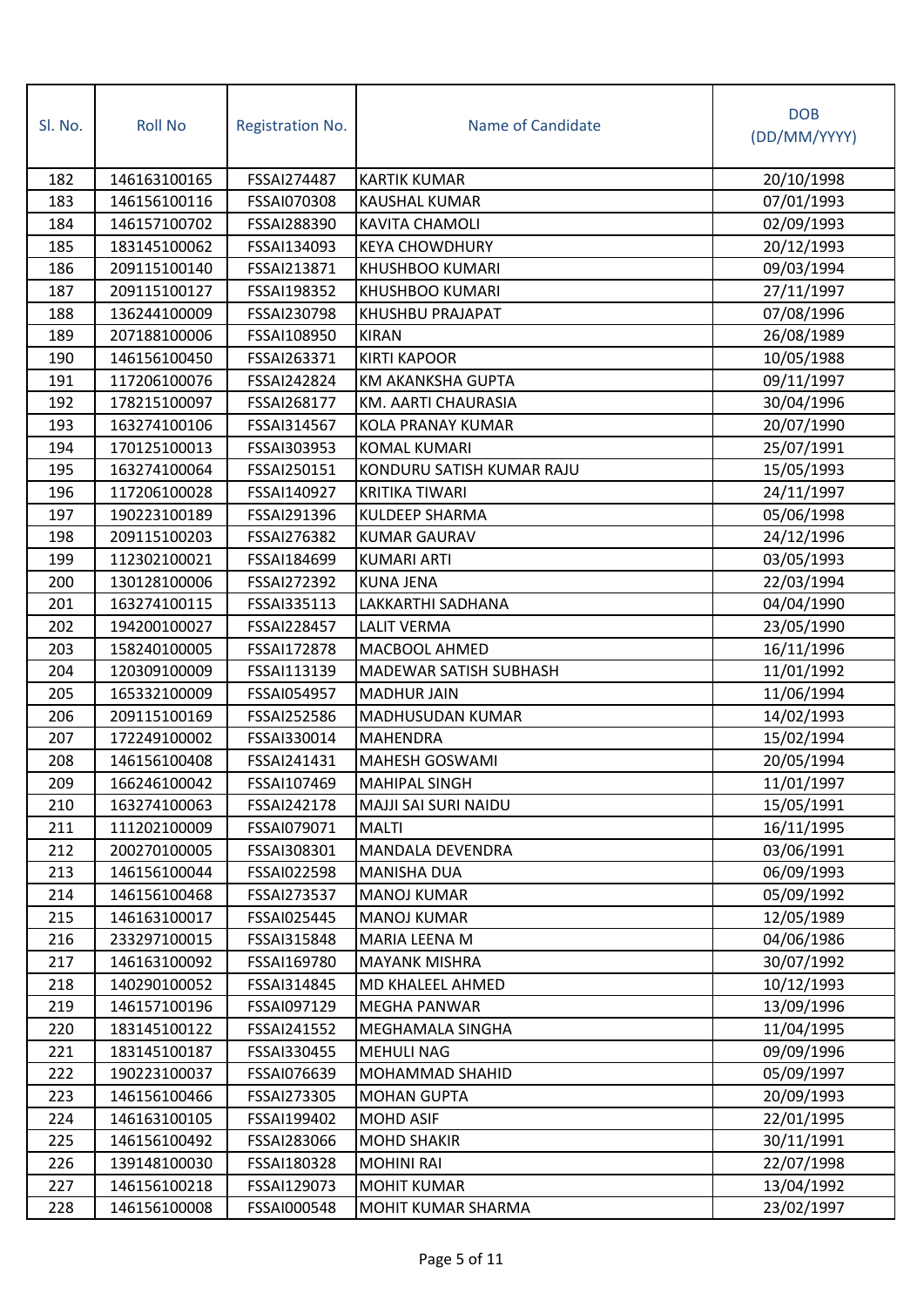| SI. No. | <b>Roll No</b> | Registration No. | Name of Candidate                | <b>DOB</b><br>(DD/MM/YYYY) |
|---------|----------------|------------------|----------------------------------|----------------------------|
| 229     | 146156100390   | FSSAI233966      | <b>MOSEEM ALI</b>                | 09/11/1998                 |
| 230     | 183145100104   | FSSAI208581      | <b>MOUMITA DEY</b>               | 30/06/1993                 |
| 231     | 169193100011   | FSSAI195330      | MRIGA SHARMA                     | 13/11/1996                 |
| 232     | 197314100002   | FSSAI004292      | MUGAL UDAY UTTAM                 | 08/03/1995                 |
| 233     | 166246100164   | FSSAI304106      | MUKESH KUMAR                     | 14/10/1991                 |
| 234     | 146156100105   | FSSAI062517      | MUKESH KUMAR BISHT               | 03/07/1995                 |
| 235     | 117206100033   | FSSAI156254      | <b>MUKESH PAL</b>                | 19/03/1993                 |
| 236     | 196227100028   | FSSAI246298      | <b>MUMTAJ AHMAD</b>              | 27/08/1997                 |
| 237     | 153255100013   | FSSAI287060      | MUNAGALA NAGADURGA JAGADIDH BABU | 28/05/1991                 |
| 238     | 183145100150   | FSSAI284040      | NABONITA KARMAKAR                | 10/05/1997                 |
| 239     | 188257100011   | FSSAI244223      | NAGALAKKAGARI JAGANMOHANREDDY    | 10/06/1993                 |
| 240     | 146156100376   | FSSAI221078      | NARENDER SINGH NEGI              | 03/09/1992                 |
| 241     | 166246100130   | FSSAI272893      | NARENDRA KUMAR MUNDOTIYA         | 11/10/1991                 |
| 242     | 146163100190   | FSSAI309900      | <b>NAVEEN KUMAR</b>              | 01/04/1987                 |
| 243     | 166246100038   | FSSAI092693      | <b>NAVEEN SONI</b>               | 06/07/1996                 |
| 244     | 146156100140   | FSSAI087092      | <b>NAVIN GUPTA</b>               | 03/09/1992                 |
| 245     | 241230100033   | FSSAI321787      | <b>NAWAB KUMAR SINGH</b>         | 15/04/1993                 |
| 246     | 146157100754   | FSSAI308029      | <b>NEELAM</b>                    | 16/11/1989                 |
| 247     | 146156100481   | FSSAI278498      | <b>NEELAM MANI</b>               | 19/03/1995                 |
| 248     | 190223100092   | FSSAI160617      | <b>NEERAJ GANGWAR</b>            | 08/10/1994                 |
| 249     | 145236100008   | FSSAI102171      | <b>NEERAJ GIRI</b>               | 21/02/1990                 |
| 250     | 146156100095   | FSSAI058411      | <b>NEERAJ KUMAR</b>              | 03/10/1991                 |
| 251     | 155329100001   | FSSAI000822      | <b>NEERAJ SINGH</b>              | 24/07/1994                 |
| 252     | 189187100003   | FSSAI148767      | <b>NEHA</b>                      | 11/05/1997                 |
| 253     | 146157100467   | FSSAI203510      | <b>NEHA BABBAR</b>               | 10/10/1995                 |
| 254     | 146156100295   | FSSAI173885      | <b>NEHA RANI</b>                 | 07/02/1993                 |
| 255     | 146157100278   | FSSAI127477      | NIDHI BHARDWAJ                   | 04/07/1991                 |
| 256     | 146156100251   | FSSAI142486      | NIMITESH KUMAR                   | 18/03/1995                 |
| 257     | 127211100006   | FSSAI043236      | <b>NISHANT GUPTA</b>             | 27/09/1993                 |
| 258     | 190223100181   | FSSAI285552      | NITESH KUMAR YADAV               | 07/03/1994                 |
| 259     | 163274100066   | FSSAI254562      | NOOKAPANGA SANDEEP               | 10/07/1992                 |
| 260     | 153255100001   | FSSAI192478      | PADAVALA POORNASAI               | 28/05/1996                 |
| 261     | 183145100137   | FSSAI260425      | PALLABI GHOSH                    | 19/04/1994                 |
| 262     | 146156100358   | FSSAI214240      | PALLAVI PANDEY                   | 25/09/1995                 |
| 263     | 146156100384   | FSSAI230055      | PAMMI PRAKASH                    | 11/01/1995                 |
| 264     | 146156100263   | FSSAI154199      | <b>PANKAJ</b>                    | 01/02/1994                 |
| 265     | 190223100168   | FSSAI270180      | PANKAJ KUMAR VISHWAKARMA         | 03/06/1992                 |
| 266     | 172249100007   | FSSAI069796      | PANKAJ MEHRA                     | 03/12/1988                 |
| 267     | 146163100022   | FSSAI037848      | PARVEEN KUMAR                    | 27/08/1995                 |
| 268     | 209115100158   | FSSAI242411      | PAWAN KUMAR                      | 20/03/1991                 |
| 269     | 146163100125   | FSSAI217568      | PAWAN KUMAR                      | 12/12/1996                 |
| 270     | 153255100007   | FSSAI165493      | PILLI KIRAN KUMAR                | 01/08/1994                 |
| 271     | 209115100128   | FSSAI200027      | PINTU KUMAR                      | 11/12/1993                 |
| 272     | 183145100143   | FSSAI271396      | PIYA CHAKRABARTI                 | 15/02/1991                 |
| 273     | 183145100156   | FSSAI288231      | PIYA DEY                         | 09/12/1991                 |
| 274     | 173137100003   | FSSAI250249      | PIYUSH KUMARI                    | 03/04/1997                 |
| 275     | 190223100185   | FSSAI289062      | PIYUSH YADAV                     | 25/06/1996                 |
|         |                |                  |                                  |                            |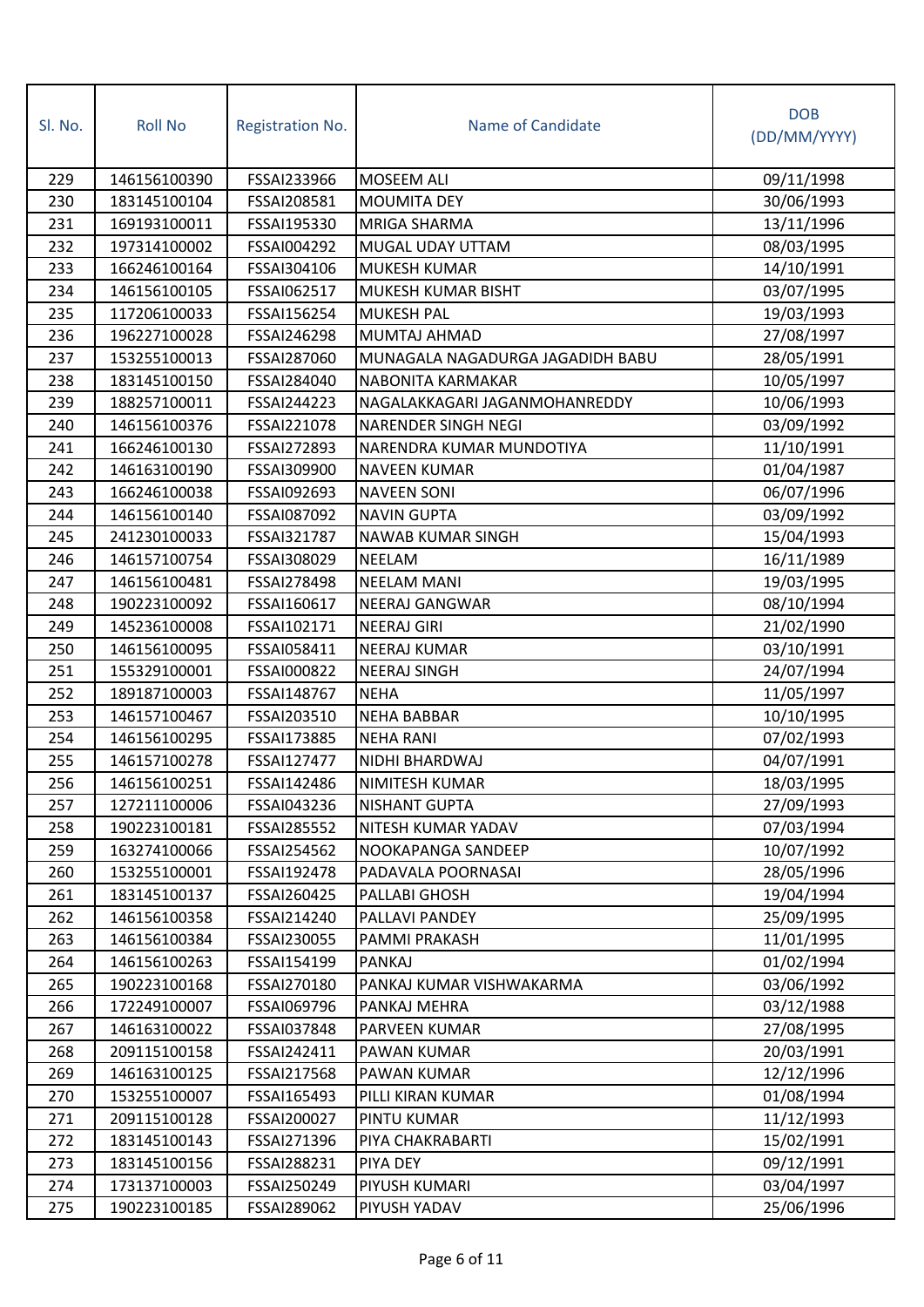| SI. No. | <b>Roll No</b> | Registration No. | Name of Candidate         | <b>DOB</b><br>(DD/MM/YYYY) |
|---------|----------------|------------------|---------------------------|----------------------------|
| 276     | 146156100391   | FSSAI234746      | POOJA                     | 07/06/1994                 |
| 277     | 146156100153   | FSSAI095263      | POOJA KUMARI              | 30/07/1992                 |
| 278     | 209115100266   | FSSAI314781      | POOJA KUMARI              | 05/03/1995                 |
| 279     | 146157100592   | FSSAI247389      | POOJA RAI                 | 11/11/1992                 |
| 280     | 146157100276   | FSSAI126970      | POOJA SHARMA              | 11/06/1995                 |
| 281     | 190223100199   | FSSAI300530      | POONAM MAURYA             | 26/01/1993                 |
| 282     | 246276100008   | FSSAI227206      | PORIKA NIKHITHA NAYAK     | 03/04/1992                 |
| 283     | 178215100094   | FSSAI261364      | PRABHAT KUMAR             | 06/01/1997                 |
| 284     | 146157100172   | FSSAI086632      | PRABHLEEN KAUR            | 09/05/1993                 |
| 285     | 146157100128   | FSSAI064891      | PRABHUNA ARORA            | 05/04/1996                 |
| 286     | 117206100009   | FSSAI061140      | PRACHI JAISWAL            | 05/01/1994                 |
| 287     | 138122100008   | FSSAI311392      | PRACHI KUMARI             | 26/02/1995                 |
| 288     | 146156100326   | FSSAI194408      | PRADEEP SINGH             | 15/04/1990                 |
| 289     | 190223100075   | FSSAI137819      | PRAMOD PAL                | 18/01/1997                 |
| 290     | 146157100063   | FSSAI027675      | PRAMOD PALISSERI GIREESAN | 19/12/1974                 |
| 291     | 190223100016   | FSSAI057611      | PRANEET SAXENA            | 14/09/1997                 |
| 292     | 146156100324   | FSSAI193863      | PRASHANT KUMAR SINGH      | 02/03/1998                 |
| 293     | 201317100044   | FSSAI239482      | PRASHANT MAHADEO HAJARE   | 13/11/1990                 |
| 294     | 190223100186   | FSSAI289381      | PRASOON PATEL             | 07/02/1994                 |
| 295     | 146156100172   | FSSAI102046      | PRATIBHA CHAUDHARY        | 12/03/1990                 |
| 296     | 209115100218   | FSSAI283728      | PREETI KUMARI             | 22/07/1995                 |
| 297     | 178215100025   | FSSAI096776      | PREETI SINGH              | 02/09/1996                 |
| 298     | 146163100030   | FSSAI060755      | PREM NARAYAN              | 03/09/1996                 |
| 299     | 139148100052   | FSSAI293059      | <b>PRIYA</b>              | 21/07/1994                 |
| 300     | 183145100012   | FSSAI014554      | PRIYA CHOWDHURY           | 02/10/1994                 |
| 301     | 197314100037   | FSSAI144500      | PRIYA GUPTA               | 04/01/1993                 |
| 302     | 134328100021   | FSSAI215600      | PRIYA GURJAR              | 18/12/1988                 |
| 303     | 147123100005   | FSSAI122548      | PRIYA RAY                 | 05/06/1995                 |
| 304     | 209115100063   | FSSAI125963      | PRIYADARSHANA             | 10/03/1996                 |
| 305     | 146157100496   | FSSAI210519      | PRIYANKA                  | 25/12/1994                 |
| 306     | 146157100287   | FSSAI131124      | PRIYANKA KAUR             | 14/07/1993                 |
| 307     | 209115100192   | FSSAI270571      | PRIYANKA KUMARI           | 01/01/1995                 |
| 308     | 209115100142   | FSSAI215844      | PRIYANKA KUMARI           | 24/02/1996                 |
| 309     | 209115100212   | FSSAI280588      | PRIYANKA PATEL            | 02/04/1994                 |
| 310     | 146157100578   | FSSAI244547      | PRIYANKA RANI             | 08/12/1993                 |
| 311     | 147123100010   | FSSAI162767      | PUJA SHARMA               | 21/12/1994                 |
| 312     | 180186100002   | FSSAI023608      | <b>PUNEET</b>             | 12/04/1995                 |
| 313     | 178215100039   | FSSAI119901      | PUSHPA DEVI               | 10/05/1992                 |
| 314     | 231286100007   | FSSAI083823      | R SURESH KUMAR            | 03/08/1993                 |
| 315     | 163274100057   | FSSAI195726      | R VENNELA                 | 07/06/1993                 |
| 316     | 146156100449   | FSSAI261559      | RAGHAV SHARMA             | 29/05/1993                 |
| 317     | 209115100148   | FSSAI226725      | RAGHUNAYAK KUMAR          | 05/02/1994                 |
| 318     | 146163100082   | FSSAI152347      | <b>RAHUL</b>              | 10/09/1990                 |
| 319     | 146157100419   | FSSAI183428      | RAHUL BHATIA              | 12/12/1990                 |
| 320     | 146157100326   | FSSAI146766      | <b>RAHUL DIKSHIT</b>      | 06/09/1991                 |
| 321     | 160185100028   | FSSAI294407      | RAHUL GABA                | 09/08/1995                 |
| 322     | 137326100008   | FSSAI283104      | RAHUL KOSHTA              | 19/07/1991                 |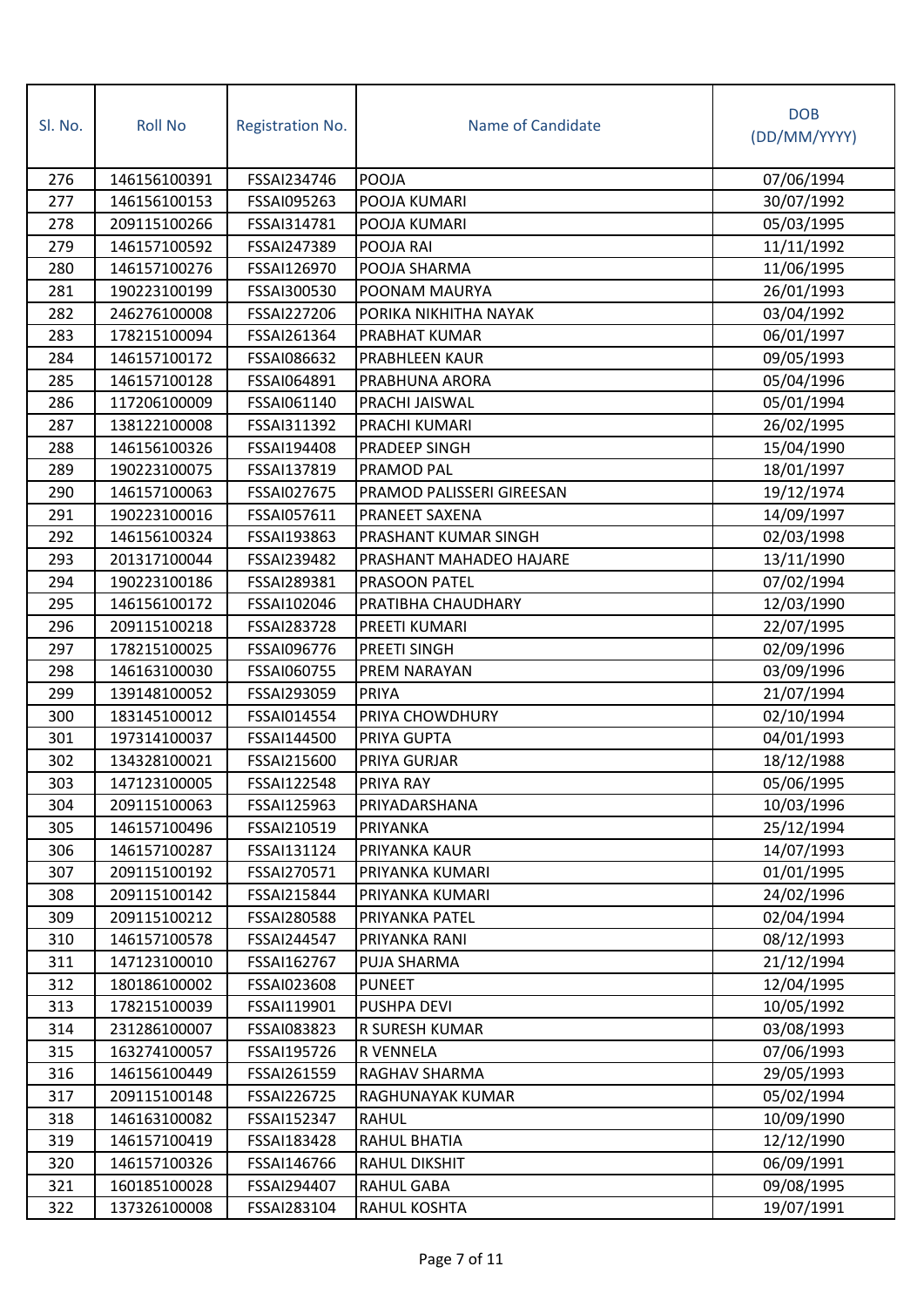| SI. No. | <b>Roll No</b> | Registration No. | Name of Candidate    | <b>DOB</b><br>(DD/MM/YYYY) |
|---------|----------------|------------------|----------------------|----------------------------|
| 323     | 146163100198   | FSSAI333936      | <b>RAHUL KUMAR</b>   | 31/01/1995                 |
| 324     | 209115100170   | FSSAI252605      | <b>RAHUL KUMAR</b>   | 20/11/1997                 |
| 325     | 146156100417   | FSSAI245016      | <b>RAHUL KUMAR</b>   | 11/11/1992                 |
| 326     | 136244100016   | FSSAI336268      | <b>RAHUL SUTHAR</b>  | 10/05/2000                 |
| 327     | 191198100008   | FSSAI152389      | <b>RAJ KUMAR</b>     | 04/09/1987                 |
| 328     | 209115100254   | FSSAI306896      | <b>RAJ KUMAR</b>     | 20/01/1999                 |
| 329     | 146163100096   | FSSAI177067      | <b>RAJ KUNWAR</b>    | 26/09/1996                 |
| 330     | 190223100034   | FSSAI073659      | RAJ NIGAM            | 20/07/1997                 |
| 331     | 209115100234   | FSSAI296526      | RAJDEO KUMAR         | 13/05/1989                 |
| 332     | 146156100023   | FSSAI011505      | RAJNEESH MANN        | 20/11/1995                 |
| 333     | 209115100092   | FSSAI161295      | RAJNISH KUMAR        | 05/02/1994                 |
| 334     | 132196100001   | FSSAI011686      | RAJU KUMAR RABHA     | 28/10/1981                 |
| 335     | 166246100180   | FSSAI329899      | <b>RAKESH MEENA</b>  | 12/07/1996                 |
| 336     | 161144100001   | FSSAI022190      | RAKTIMA SAHA         | 13/04/1994                 |
| 337     | 146156100056   | FSSAI029514      | RAMESH UPADHYAY      | 10/05/1994                 |
| 338     | 134328100015   | FSSAI181684      | <b>RAMVEER SINGH</b> | 01/07/1996                 |
| 339     | 146156100125   | FSSAI079641      | <b>RANJEET SINGH</b> | 30/07/1993                 |
| 340     | 199114100028   | FSSAI276232      | RAVI BHUSHAN KUMAR   | 10/07/1996                 |
| 341     | 146163100119   | FSSAI212790      | <b>RAVI KUMAR</b>    | 11/08/1987                 |
| 342     | 214126100031   | FSSAI133039      | RAVINDRA KUMAR       | 12/02/1991                 |
| 343     | 146157100773   | FSSAI314032      | <b>REEMA</b>         | 18/09/1993                 |
| 344     | 146157100189   | FSSAI094683      | <b>REKHA</b>         | 24/02/1993                 |
| 345     | 231286100015   | FSSAI315196      | <b>REMYA XAVIER</b>  | 23/06/1987                 |
| 346     | 146157100828   | FSSAI336030      | <b>RENU NEHRA</b>    | 13/03/1988                 |
| 347     | 136244100005   | FSSAI119870      | RENUKA POONIA        | 11/09/1994                 |
| 348     | 231286100014   | FSSAI308637      | RESHMA H A           | 31/08/1996                 |
| 349     | 155329100030   | FSSAI319507      | RICHA MISHRA         | 16/12/1992                 |
| 350     | 196227100027   | FSSAI235416      | RIKANSH PARIHAR      | 18/01/1993                 |
| 351     | 209115100113   | FSSAI180016      | RINKI LATA           | 15/03/1993                 |
| 352     | 117206100036   | FSSAI158109      | RISHI KUMAR TIWARI   | 01/10/1992                 |
| 353     | 146156100299   | FSSAI176727      | <b>RITA VOHRA</b>    | 15/05/1990                 |
| 354     | 146157100348   | FSSAI154829      | RITU                 | 08/12/1992                 |
| 355     | 146157100334   | FSSAI149449      | <b>RITU KUMARI</b>   | 15/05/1995                 |
| 356     | 124143100012   | FSSAI275057      | <b>RITU RAJAK</b>    | 09/04/1991                 |
| 357     | 146157100236   | FSSAI111449      | <b>ROHIT GUPTA</b>   | 23/07/1993                 |
| 358     | 215241100006   | FSSAI243768      | <b>ROHIT KUMAR</b>   | 18/06/1992                 |
| 359     | 146156100460   | FSSAI270679      | <b>ROHIT KUMAR</b>   | 12/02/1993                 |
| 360     | 146157100722   | FSSAI298229      | <b>ROHIT KUMAR</b>   | 25/04/1990                 |
| 361     | 209115100058   | FSSAI110560      | <b>ROHIT KUMAR</b>   | 02/01/1992                 |
| 362     | 146156100060   | FSSAI032255      | ROHIT KUMAR GAUTAM   | 12/01/1988                 |
| 363     | 146156100144   | FSSAI087921      | ROHIT KUMAR JHA      | 15/10/1992                 |
| 364     | 190223100198   | FSSAI300031      | ROHIT KUMAR PATEL    | 27/08/1997                 |
| 365     | 204319100006   | FSSAI071674      | <b>ROHIT MALIK</b>   | 01/07/1994                 |
| 366     | 156238100012   | FSSAI247636      | <b>ROHIT PANDEY</b>  | 09/06/1993                 |
| 367     | 146156100012   | FSSAI004647      | ROHIT ROHILLA        | 27/07/1993                 |
| 368     | 166246100029   | FSSAI077056      | ROSHAN LAL MEENA     | 16/02/1996                 |
| 369     | 178215100095   | FSSAI262440      | <b>RUBY PAL</b>      | 06/06/1996                 |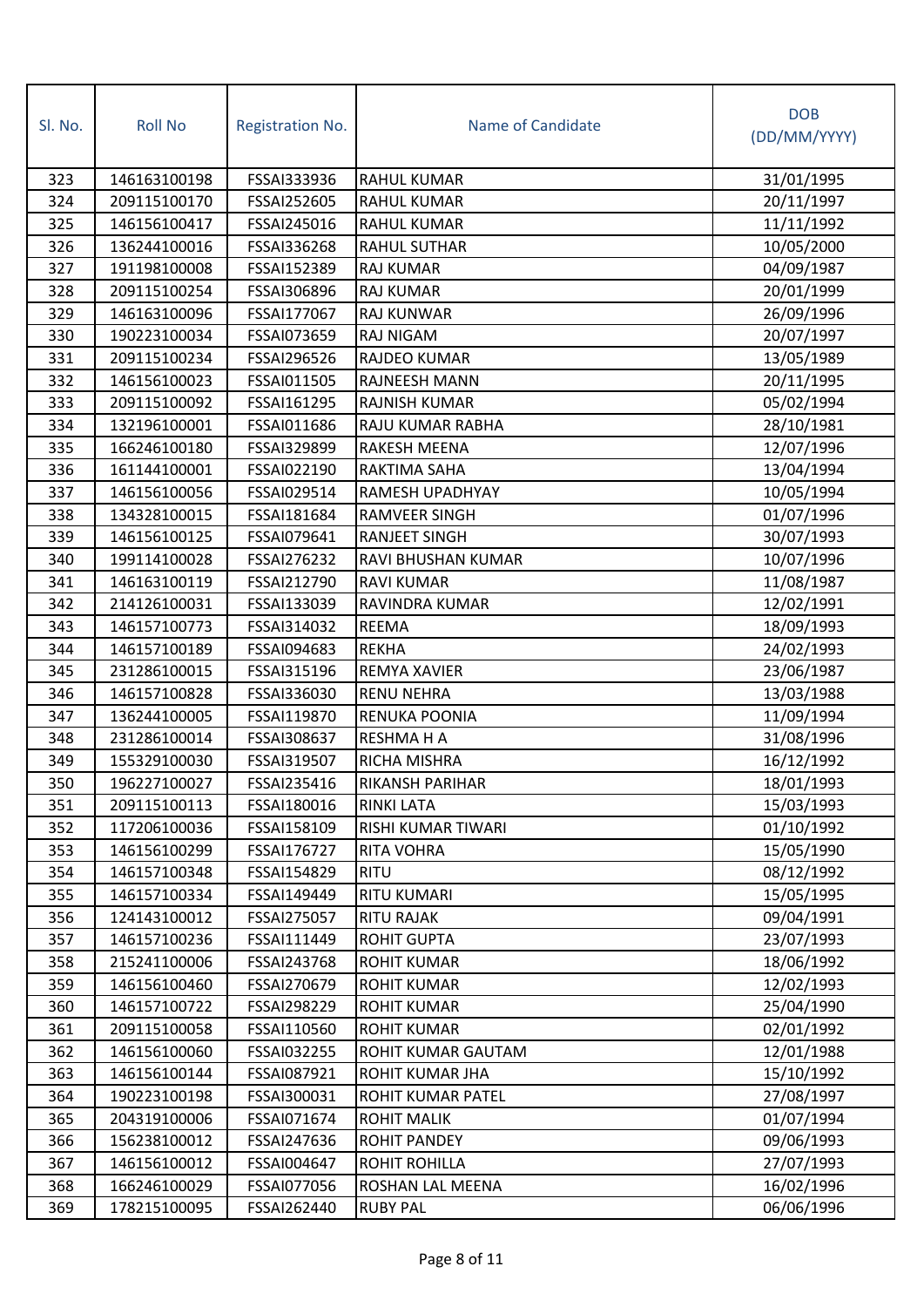| SI. No. | <b>Roll No</b> | Registration No. | Name of Candidate           | <b>DOB</b><br>(DD/MM/YYYY) |
|---------|----------------|------------------|-----------------------------|----------------------------|
| 370     | 146157100593   | FSSAI247403      | <b>RUCHI KUMARI</b>         | 15/12/1997                 |
| 371     | 201317100014   | FSSAI081152      | <b>RUPESH KAILAS RATHOD</b> | 11/06/1993                 |
| 372     | 140290100053   | FSSAI329678      | <b>S ASWATHY</b>            | 09/10/1986                 |
| 373     | 234299100003   | FSSAI087883      | <b>S BANU REKHA</b>         | 17/02/1994                 |
| 374     | 166246100012   | FSSAI016585      | <b>SACHIN CHAUDHARY</b>     | 05/11/1991                 |
| 375     | 146163100076   | FSSAI140491      | <b>SACHIN KUMAR</b>         | 29/12/1993                 |
| 376     | 146156100253   | FSSAI144894      | <b>SACHIN KUMAR</b>         | 26/11/1991                 |
| 377     | 146157100031   | FSSAI013590      | <b>SACHIN NEGI</b>          | 03/07/1997                 |
| 378     | 146156100304   | FSSAI181176      | <b>SACHIN PRAKASH</b>       | 08/10/1992                 |
| 379     | 146157100765   | FSSAI310595      | <b>SAKSHI</b>               | 16/10/1994                 |
| 380     | 209115100014   | FSSAI019106      | <b>SAMEER SAURABH</b>       | 11/02/1996                 |
| 381     | 146157100645   | FSSAI267818      | <b>SAMEER SINGH</b>         | 19/03/1992                 |
| 382     | 210320100039   | FSSAI284749      | SANADI RAKESH MIRASAHEB     | 13/09/1989                 |
| 383     | 190223100005   | FSSAI009164      | <b>SANDEEP KUMAR</b>        | 15/09/1997                 |
| 384     | 132196100012   | FSSAI197369      | <b>SANHA ARORA</b>          | 31/05/1993                 |
| 385     | 154136100024   | FSSAI145763      | <b>SANJAY BARO</b>          | 30/11/1985                 |
| 386     | 146156100258   | FSSAI148608      | <b>SANJAY KUMAR</b>         | 30/08/1987                 |
| 387     | 117206100129   | FSSAI319367      | SANJAY VISHWAKARMA          | 25/07/1998                 |
| 388     | 146156100448   | FSSAI261238      | <b>SANJEEV KUMAR</b>        | 01/09/1993                 |
| 389     | 209115100023   | FSSAI055231      | <b>SANSKAR KUMAR</b>        | 01/11/1995                 |
| 390     | 190223100038   | FSSAI077192      | <b>SANTOSH KUMAR</b>        | 10/05/1993                 |
| 391     | 209115100044   | FSSAI091849      | <b>SANTOSH KUMAR PANDIT</b> | 14/08/1991                 |
| 392     | 183145100071   | FSSAI147322      | <b>SANTOSH PANDIT</b>       | 28/09/1993                 |
| 393     | 225251100011   | FSSAI291238      | SANWAR MAL DHAKA            | 06/06/1990                 |
| 394     | 146156100088   | FSSAI055970      | <b>SANYA DHIR</b>           | 28/12/1995                 |
| 395     | 117206100091   | FSSAI274590      | <b>SAPNA SINGH</b>          | 09/06/1993                 |
| 396     | 146156100367   | FSSAI217272      | <b>SARITA MAURYA</b>        | 10/08/1992                 |
| 397     | 135129100032   | FSSAI279541      | <b>SASMITA MAHARANA</b>     | 18/07/1990                 |
| 398     | 146156100383   | FSSAI229504      | SATISH KUMAR                | 14/10/1992                 |
| 399     | 117206100109   | FSSAI292677      | <b>SATYAM VERMA</b>         | 16/08/1994                 |
| 400     | 240308100003   | FSSAI182166      | SAUMYA SHARMA               | 21/03/1995                 |
| 401     | 146163100166   | FSSAI276633      | SAURABH GARG                | 23/08/1996                 |
| 402     | 209115100086   | FSSAI153741      | <b>SAURABH KUMAR</b>        | 20/12/1996                 |
| 403     | 235260100007   | FSSAI324230      | SAVARALA SABITHA            | 21/10/1990                 |
| 404     | 231286100010   | FSSAI205928      | <b>SEBIN JOSE</b>           | 20/09/1991                 |
| 405     | 153255100008   | FSSAI211095      | <b>SHAIK ASIF</b>           | 28/02/1993                 |
| 406     | 146157100675   | FSSAI282662      | <b>SHAILENDER KUMAR</b>     | 12/07/1996                 |
| 407     | 228252100012   | FSSAI274959      | <b>SHAILENDER SINGH</b>     | 04/05/1995                 |
| 408     | 146157100791   | FSSAI319892      | SHAILJA VERMA               | 31/03/1992                 |
| 409     | 209115100259   | FSSAI310237      | <b>SHALINI SAHNI</b>        | 12/11/1996                 |
| 410     | 214126100059   | FSSAI299785      | <b>SHALVI SINGH</b>         | 14/02/1995                 |
| 411     | 201317100057   | FSSAI328090      | SHAMKULE SHWETA MUKESH      | 21/03/1994                 |
| 412     | 146157100390   | FSSAI171732      | SHANAJ BEGUM                | 09/02/1992                 |
| 413     | 209115100041   | FSSAI090931      | <b>SHANKAR KUMAR</b>        | 12/04/1992                 |
| 414     | 146156100429   | FSSAI251115      | <b>SHANTILAL VISHNOI</b>    | 05/05/1992                 |
| 415     | 136244100006   | FSSAI139227      | <b>SHAYAR SINGH</b>         | 20/09/1996                 |
| 416     | 146156100142   | FSSAI087479      | SHAZAAD ZAKIR               | 07/07/1996                 |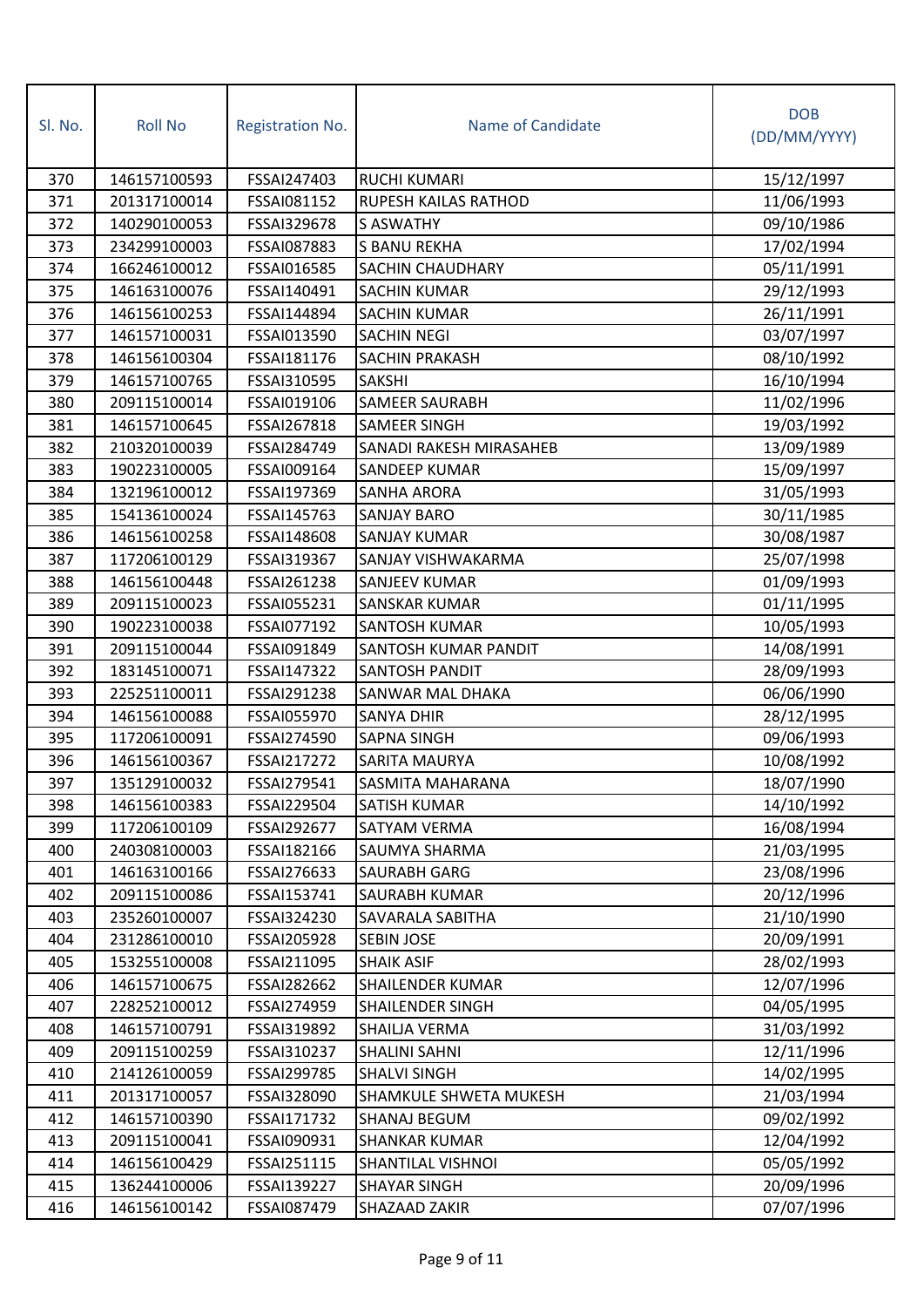| 146157100391<br>FSSAI171840<br><b>SHEETAL BITONI</b><br>17/01/1994<br>417<br>418<br>146156100498<br>FSSAI287943<br><b>SHEETAL TANWAR</b><br>22/09/1994<br>15/08/1995<br>419<br>146163100194<br>FSSAI322328<br><b>SHEHROZ ALAM</b><br>178215100098<br>14/09/1995<br>420<br>FSSAI268228<br><b>SHIKHA GUPTA</b><br>15/06/1993<br>146157100448<br>FSSAI195239<br><b>SHILPA</b><br>421<br>145236100025<br><b>SHIPRA PANDEY</b><br>14/03/1996<br>422<br>FSSAI256155<br>423<br>209115100087<br>FSSAI157448<br><b>SHIPRA RAJ</b><br>25/02/1995 | (DD/MM/YYYY) |
|----------------------------------------------------------------------------------------------------------------------------------------------------------------------------------------------------------------------------------------------------------------------------------------------------------------------------------------------------------------------------------------------------------------------------------------------------------------------------------------------------------------------------------------|--------------|
|                                                                                                                                                                                                                                                                                                                                                                                                                                                                                                                                        |              |
|                                                                                                                                                                                                                                                                                                                                                                                                                                                                                                                                        |              |
|                                                                                                                                                                                                                                                                                                                                                                                                                                                                                                                                        |              |
|                                                                                                                                                                                                                                                                                                                                                                                                                                                                                                                                        |              |
|                                                                                                                                                                                                                                                                                                                                                                                                                                                                                                                                        |              |
|                                                                                                                                                                                                                                                                                                                                                                                                                                                                                                                                        |              |
|                                                                                                                                                                                                                                                                                                                                                                                                                                                                                                                                        |              |
| 424<br>SHIVA BHARDWAJ<br>18/03/1993<br>146156100224<br>FSSAI132427                                                                                                                                                                                                                                                                                                                                                                                                                                                                     |              |
| 04/04/1994<br>425<br>146156100459<br>FSSAI270415<br><b>SHIVAM GUPTA</b>                                                                                                                                                                                                                                                                                                                                                                                                                                                                |              |
| 26/10/1987<br>426<br>FSSAI156096<br><b>SHIVANGI</b><br>146157100357                                                                                                                                                                                                                                                                                                                                                                                                                                                                    |              |
| 146157100426<br>07/02/1997<br>427<br>FSSAI184076<br><b>SHIVANI GUPTA</b>                                                                                                                                                                                                                                                                                                                                                                                                                                                               |              |
| 428<br>146157100408<br>FSSAI178236<br><b>SHIWANI KUMARI</b><br>25/09/1994                                                                                                                                                                                                                                                                                                                                                                                                                                                              |              |
| 429<br>231286100008<br>18/01/1993<br>FSSAI125172<br><b>SHRADHA S BABU</b>                                                                                                                                                                                                                                                                                                                                                                                                                                                              |              |
| 10/02/1997<br>430<br>189187100005<br>FSSAI217930<br><b>SHRISTEE</b>                                                                                                                                                                                                                                                                                                                                                                                                                                                                    |              |
| 16/07/1992<br>431<br>146156100369<br><b>SHUBHAM KATIYAR</b><br>FSSAI217753                                                                                                                                                                                                                                                                                                                                                                                                                                                             |              |
| 146156100504<br>FSSAI291942<br>02/08/1993<br>432<br><b>SHWETA BISHT</b>                                                                                                                                                                                                                                                                                                                                                                                                                                                                |              |
| 25/04/1989<br>433<br>146157100636<br>FSSAI265639<br><b>SHWETA CHAUDHARY</b>                                                                                                                                                                                                                                                                                                                                                                                                                                                            |              |
| 434<br>165332100020<br>05/04/1994<br>FSSAI195128<br><b>SHWETA TIWARI</b>                                                                                                                                                                                                                                                                                                                                                                                                                                                               |              |
| 01/10/1996<br>435<br>209115100231<br>FSSAI295797<br><b>SHYAM NARAYAN SHARMA</b>                                                                                                                                                                                                                                                                                                                                                                                                                                                        |              |
| 04/03/1996<br>436<br>214126100047<br>FSSAI238460<br><b>SNEHA KUMARI</b>                                                                                                                                                                                                                                                                                                                                                                                                                                                                |              |
| 146157100817<br>06/03/1994<br>437<br>FSSAI328444<br>SOBAAN AHMAD KHAN                                                                                                                                                                                                                                                                                                                                                                                                                                                                  |              |
| 438<br>203318100013<br>FSSAI300892<br>SOHELKHAN HAMIDULLAKHAN PATHAN<br>13/03/1993                                                                                                                                                                                                                                                                                                                                                                                                                                                     |              |
| 439<br>01/04/1997<br>209115100230<br>FSSAI295421<br><b>SOURAV KUMAR SINGH</b>                                                                                                                                                                                                                                                                                                                                                                                                                                                          |              |
| 05/06/1996<br>440<br>183145100123<br>FSSAI242672<br><b>SOUVIK MAITY</b>                                                                                                                                                                                                                                                                                                                                                                                                                                                                |              |
| 18/05/1998<br>218296100008<br>FSSAI298821<br>441<br><b>SREE GAYATHRI P</b>                                                                                                                                                                                                                                                                                                                                                                                                                                                             |              |
| 27/06/1994<br>442<br>140290100038<br>FSSAI230215<br>SRINIVASAN S                                                                                                                                                                                                                                                                                                                                                                                                                                                                       |              |
| 01/11/1994<br>146157100220<br>FSSAI107803<br><b>SRISHTI TARIYAL</b><br>443                                                                                                                                                                                                                                                                                                                                                                                                                                                             |              |
| <b>SUBHAMOY DEY</b><br>03/05/1990<br>444<br>183145100099<br>FSSAI200224                                                                                                                                                                                                                                                                                                                                                                                                                                                                |              |
| 149135100003<br>FSSAI058300<br><b>SUBODH KUMAR</b><br>12/08/1994<br>445                                                                                                                                                                                                                                                                                                                                                                                                                                                                |              |
| 21/11/1990<br>446<br>146156100150<br>FSSAI092221<br><b>SUDARSHAN LOHIA</b>                                                                                                                                                                                                                                                                                                                                                                                                                                                             |              |
| 06/01/1988<br>447<br>146157100701<br>FSSAI287945<br><b>SUJATA</b>                                                                                                                                                                                                                                                                                                                                                                                                                                                                      |              |
| <b>SUJATA KUMARI</b><br>05/02/1995<br>448<br>209115100059<br>FSSAI114844                                                                                                                                                                                                                                                                                                                                                                                                                                                               |              |
| 449<br>127211100022<br>FSSAI183998<br><b>SULEKHA GUPTA</b><br>02/11/1998                                                                                                                                                                                                                                                                                                                                                                                                                                                               |              |
| 450<br>146156100110<br>FSSAI065823<br><b>SUMAN KUMAR DUTTA</b><br>08/01/1989                                                                                                                                                                                                                                                                                                                                                                                                                                                           |              |
| <b>SUMIT</b><br>12/11/1988<br>451<br>190223100219<br>FSSAI323837                                                                                                                                                                                                                                                                                                                                                                                                                                                                       |              |
| <b>SUMIT SHARMA</b><br>27/03/1993<br>452<br>118243100018<br>FSSAI330938                                                                                                                                                                                                                                                                                                                                                                                                                                                                |              |
| <b>SUNIL KUMAR REWAR</b><br>19/07/1993<br>453<br>225251100014<br>FSSAI329359                                                                                                                                                                                                                                                                                                                                                                                                                                                           |              |
| 454<br>112302100030<br>FSSAI284739<br><b>SUNITA JOSHI</b><br>11/09/1992                                                                                                                                                                                                                                                                                                                                                                                                                                                                |              |
| 455<br>146156100513<br>FSSAI298482<br><b>SURENDER KUMAR</b><br>19/03/1997                                                                                                                                                                                                                                                                                                                                                                                                                                                              |              |
| 07/08/1994<br>456<br>166246100131<br>FSSAI272921<br><b>SURENDRA KUMAR SEN</b>                                                                                                                                                                                                                                                                                                                                                                                                                                                          |              |
| 14/03/1998<br>457<br>146157100437<br>FSSAI189004<br><b>SWATI CHOUDHARY</b>                                                                                                                                                                                                                                                                                                                                                                                                                                                             |              |
| 16/06/1995<br>458<br>146157100533<br>FSSAI227108<br><b>SWATI KAINTURA</b>                                                                                                                                                                                                                                                                                                                                                                                                                                                              |              |
| 22/11/1993<br>459<br>146157100254<br>FSSAI121683<br><b>SWATI SHARMA</b>                                                                                                                                                                                                                                                                                                                                                                                                                                                                |              |
| 460<br>183145100162<br>FSSAI292715<br><b>SWATI SHAW</b><br>26/12/1995                                                                                                                                                                                                                                                                                                                                                                                                                                                                  |              |
| FSSAI081707<br>10/01/1997<br>461<br>199114100004<br><b>SWETA PRIYA</b>                                                                                                                                                                                                                                                                                                                                                                                                                                                                 |              |
| 28/12/1993<br>462<br>163274100061<br>FSSAI233497<br><b>T RAJEEV</b>                                                                                                                                                                                                                                                                                                                                                                                                                                                                    |              |
| 463<br>26/07/1993<br>163274100019<br>FSSAI027157<br>TALLURI VINOD KUMAR                                                                                                                                                                                                                                                                                                                                                                                                                                                                |              |